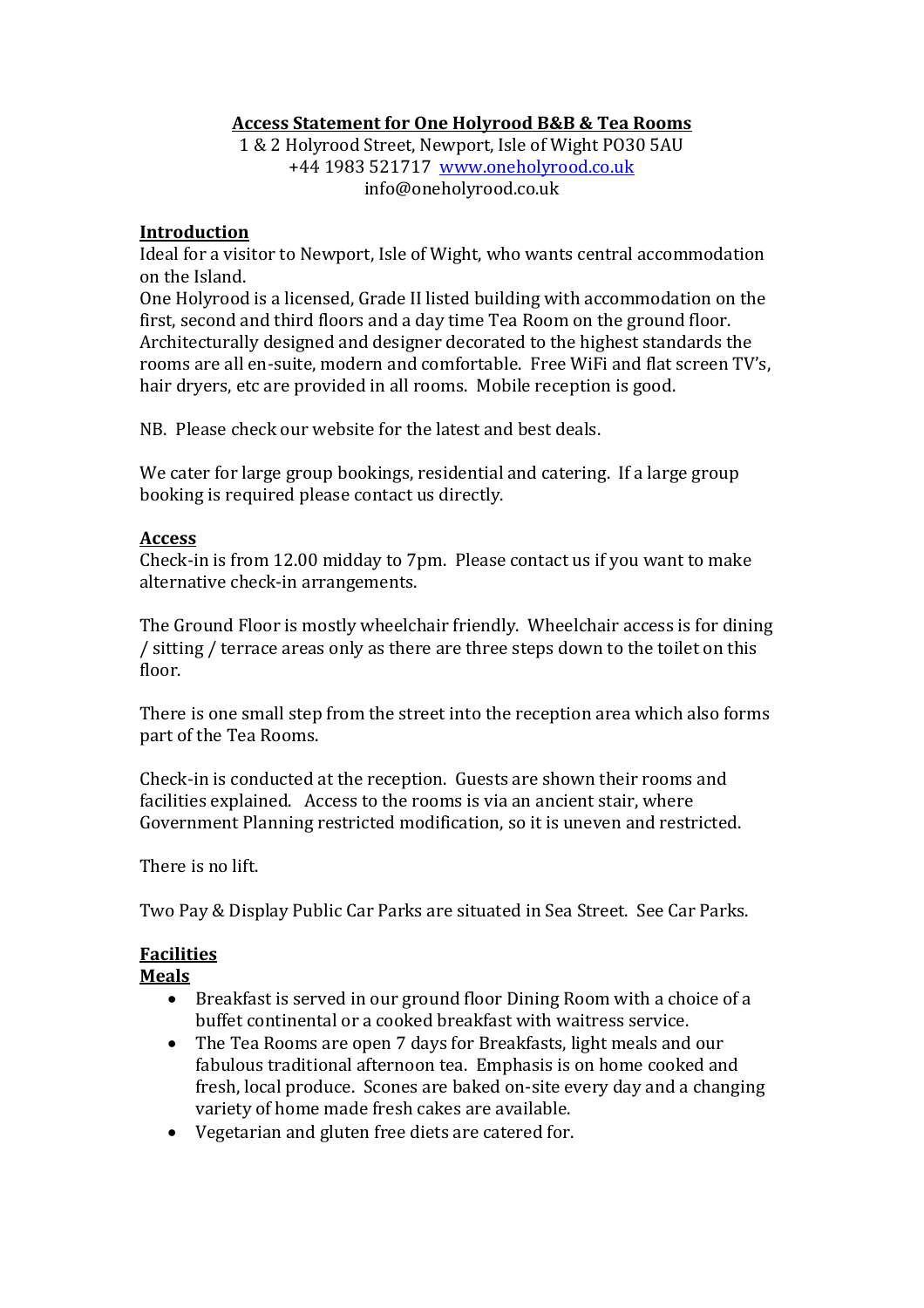- Licensed. We serve a selection of locally brewed beers and spirits and a selection of wines.
- High Chairs and toddler seats are available.
- Wheelchair access is for dining / sitting / terrace areas only as there are three steps down to the toilet on this floor.

## **Terrace & Garden**

Weather permitting meals and beverages are served in the garden. There is step free access onto a flag stone Terrace and 2 steps up onto the lawn area. An area of the Terrace is under cover.

## **Smoking**

Permitted in the outdoor area only.

## **Public Areas**

Comprise the Entrance, Tea Room, Dining Room, Terrace and Garden.

## **Toilets**

A Unisex lavatory is on the lower ground floor. Access is through a door from the Tea Rooms and down 3 steps or from the Terrace, down 2 steps and through a door.

There are no disabled lavatories.

# **Bedrooms**

- All bedrooms are carpeted except Room 7 which has a lacquered wooden floor.
- Access to beds is from either side except Room 4 where the twin beds are accessed from one side.
- All rooms have access to free WiFi, flat screen TV's with remote controls, hair dryers and coffee & tea making facilities.
- Rooms have either baths with step-in shower or walk-in showers only. Room 7 has a separate free-standing bath and shower.
- There is no wheelchair access to any of the bedrooms.

# **Heating**

The ground floor has underfloor heating and all rooms are centrally heated. The building is Grade II listed preventing double glazed windows and solar heating.

### **Fire, Emergency & Security**

- Fire sensors and alarms are wired into all rooms. Escape routes are clearly marked.
- In case of fire, assembly is either across Sea Street to the corner with Crocker St or in the Garden.
- Fire hydrants are on both landings.
- The entrance is locked after 7pm.
- Reception is not always manned between 7pm and 7am. After hours contact information is in the information folder in each room.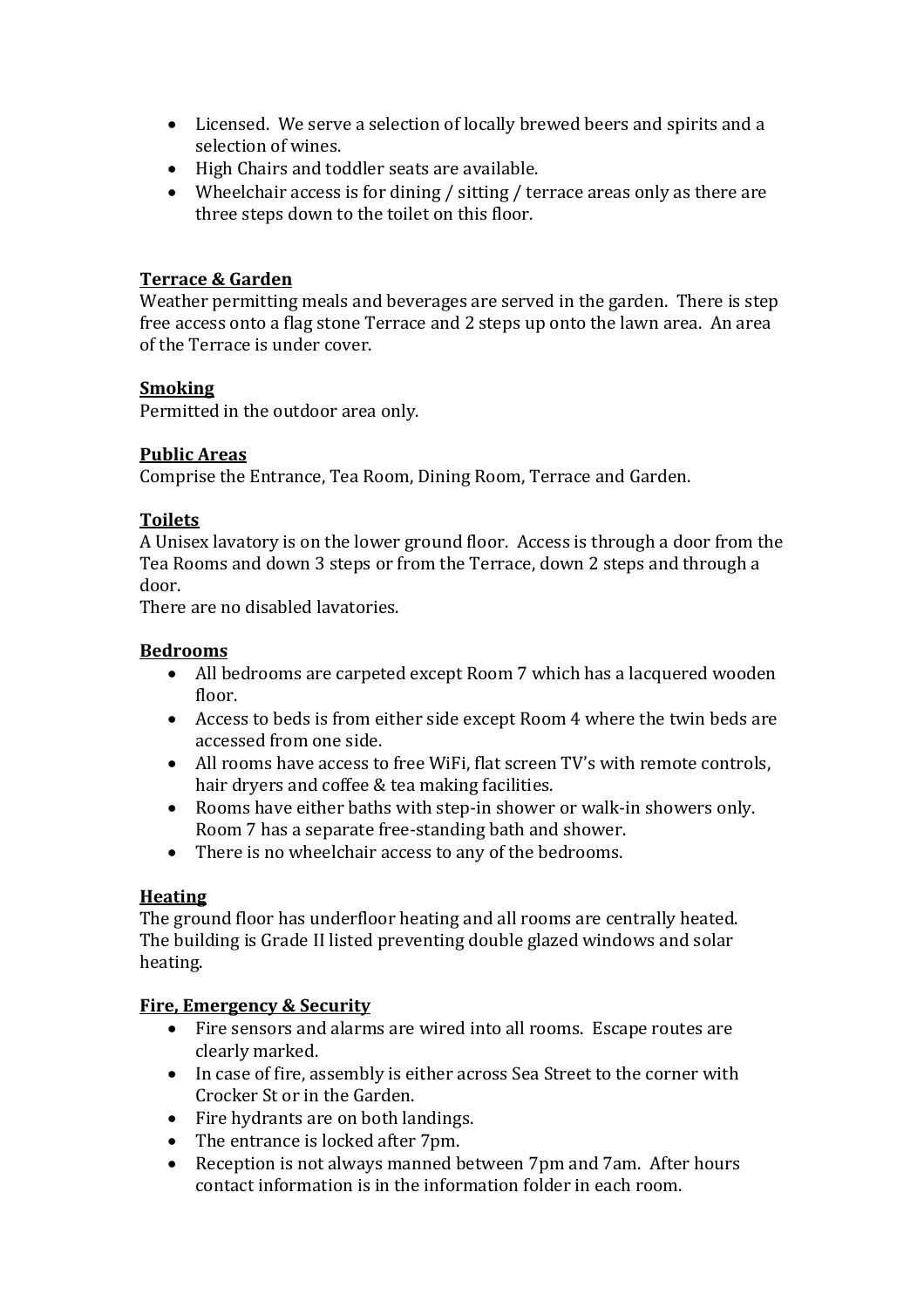Each resident has a key to their room and to the Front Door.

## **Pre-Arrival**

- The Isle of Wight is an island located in the Solent south of the Mainland towns of Southampton and Portsmouth and Lymington.
- There are rail connections from London with [South Western Railway](https://www.southwesternrailway.com/) to Portsmouth, Southampton and Lymington.
- Passenger & Car Ferry connections operate from Portsmouth, Southampton and Lymington.

Nearest major airport is at [Southampton Airport Parkway.](https://www.southamptonairport.com/)

## **Car Parks**

Tourist parking permits are available for all car parks managed by Isle of Wight Council. Purchase either prior to arrival or when you arrive on the island. <https://www.visitisleofwight.co.uk/travel/car-parking-and-car-parks>

Blue Badge parking is available in either car parks in Sea Street. The car parks, pavements and streets are paved and sealed and well maintained. The streets and car parks are adequately lit.

# **Island Bus Service:**

The bus ervice and connections on the Island is comprehensive. Southern Vectis is the Isle of Wight bus service. [www.islandbuses.info](http://www.islandbuses.info/)



Walking Directions from Newport Bus Terminus

### **Isle of Wight Walking & Cycling & Car Hire information.**  <https://www.visitisleofwight.co.uk/things-to-do/walking/walking-routes> Cycling information. <https://www.visitisleofwight.co.uk/things-to-do/cycling/bicycle-island>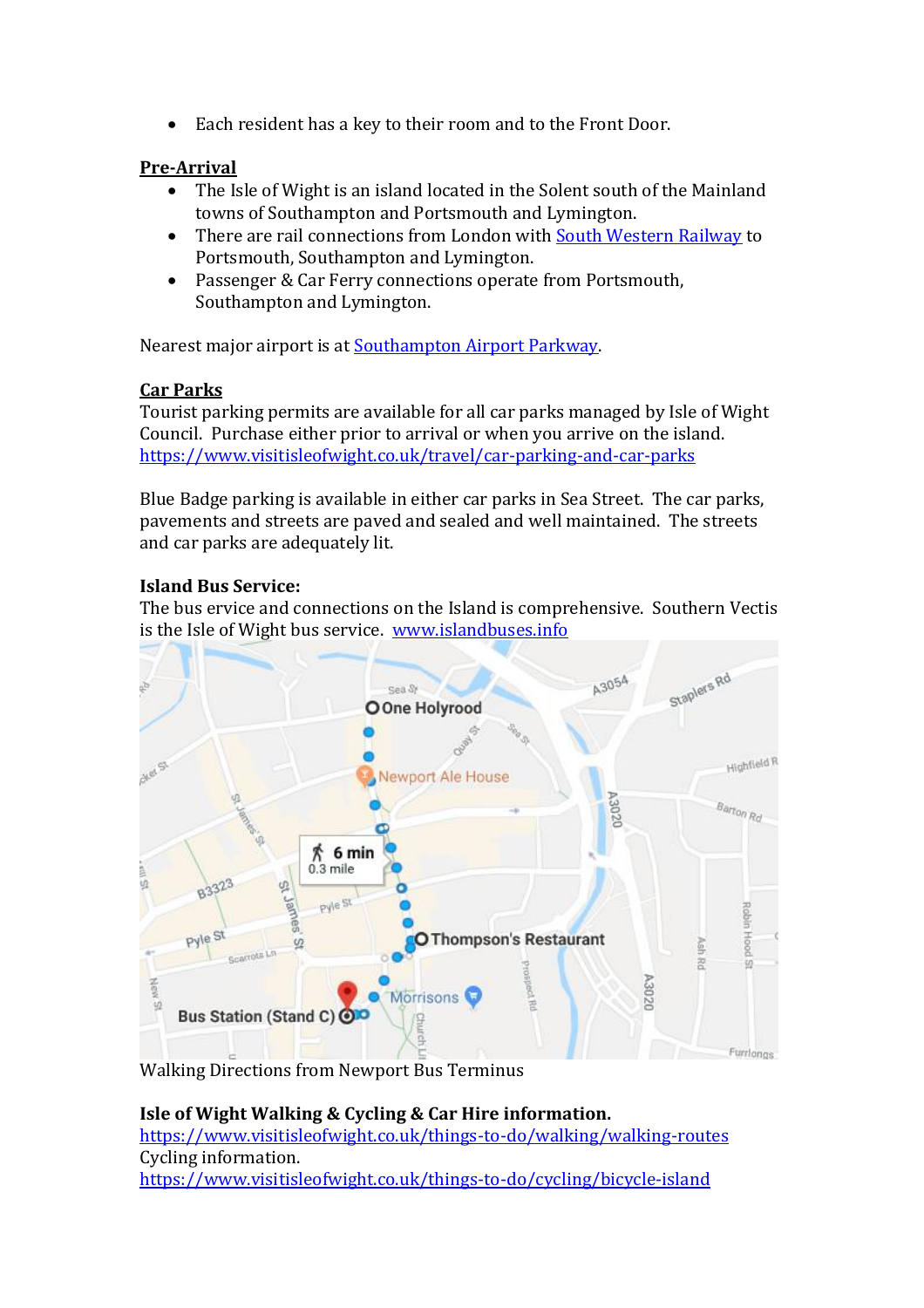Car Hire information. <https://www.visitisleofwight.co.uk/travel/getting-around/by-car> Isle of Wight Ramblers [www.iowramblers.com/](http://www.iowramblers.com/)

**Car & Passenger Ferry & Passenger Ferry Services operate from Portsmouth, Southampton & Lymington. & Hydrofoil services from Southsea to Ryde.**  [South Western Railway](https://www.southwesternrailway.com/)

[www.wightlink.co.uk,](http://www.wightlink.co.uk/) [www.redfunnel.co.uk,](http://www.redfunnel.co.uk/) [www.hovertravel.co.uk,](http://www.hovertravel.co.uk/)

### **Island Taxi Services:**

Alpha Cars: 0800 298 5421 [www.alphaiow.co.uk](http://www.alphaiow.co.uk/) Ryde Taxis: 01983 811111 [www.rydetaxisltd.com](http://www.rydetaxisltd.com/) Radio Taxis: 01983 568888 Diamond Taxis: 01983 811593 Wheelchair Accessible Taxi: 01983 812 812 Cowes Taxis: 01983 294444 [www.cowestaxis.com](http://www.cowestaxis.com/)

### **Island Ferry Services:**

### **Portsmouth to Fishboune PO334EU: Wightlink Vehicle & Passenger Ferry**

[www.wightlink.co.uk](http://www.wightlink.co.uk/) (approx 5.4 miles) (45 minute crossing time) Exit the Ferry and turn right into Fishbourne Lane. At T-junction turn right onto Kite Hill/A3054, continue through 1 roundabout (4.2 miles). At roundabout take 5th exit onto Medina Way/A3020 (0.4miles). Take exit toward Industrial Estates at roundabout take the 1st exit onto Holyrood St., turn first left into Sea Street and One Dolphin is on the right on the corner of Sea & Quay Streets. Onstreet pay & display parking is in Quay St, or a choice of public pay & display car parks are in Sea Street on right and left .

### **Portsmouth to Ryde Pier Head PO332DY: By Rail to Wightlink Passenger Only Ferry**

[www.wightlink.co.uk](http://www.wightlink.co.uk/) (approx 7.2 miles) (22 minute crossing time) On disembarking from Ferry at Ryde Pier Head take train to Ryde (2 minutes). The bus station is directly as you exit the train station.

Bus: Take the Southern Vectis No. 9 bus to Newport Bus Terminus. Every 10 mins Mon-Sat daytime. Every 15 mins Mon-Sat evenings and Sundays. Night bus (Fri & Sat) every 60mins from midnight.

### **Portsmouth to Ryde PO33: Hovercraft Passenger Only Hovercraft**

[www.hovertravel.co.uk](http://www.hovertravel.co.uk/) (10 minute crossing time) Bus: On arrival at Ryde Hoverport make your way to Ryde bus/train station. Take the Southern Vectis No. 9 bus to Newport.

#### **Southampton to East Cowes PO32 6RG: Red Funnel Vehicle & Passenger Ferry**